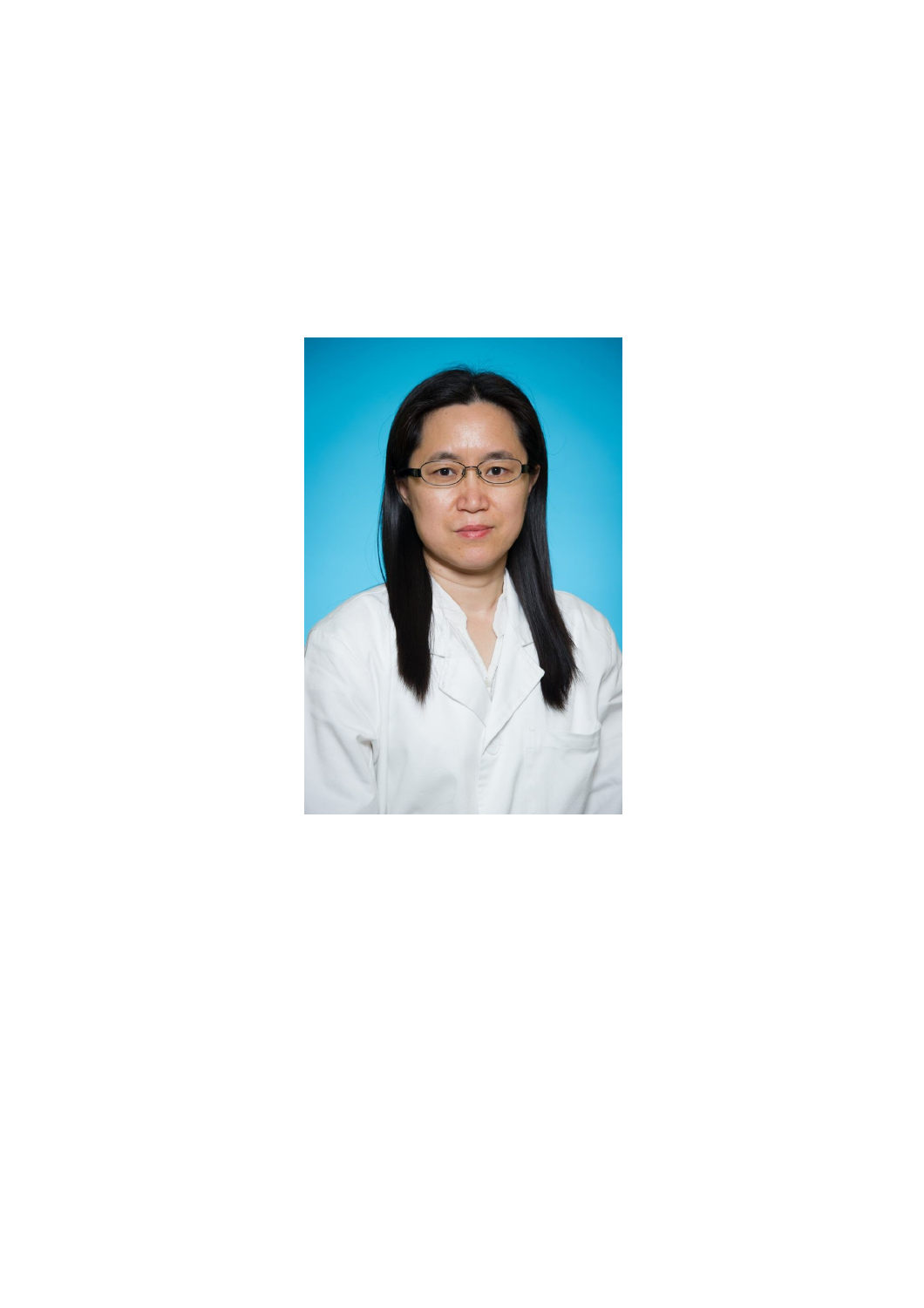# **CURRICULUM VITAE of Dr. ZHOU LIMIN (lmzhou@hkbu.edu.hk)**

## **Name: Zhou Limin**

## **Academic qualifications:**

1988.9-1993.7 B. Sc. Shenyang Pharmaceutical University, Shenyang, China 1997.4-1999.3 M. Sc. Pharmaceutical Sciences, Chiba University, Japan 2004.9-2008.8 PhD. School of Pharmacy, The Chinese University of Hong Kong, Hong Kong

### **Previous academic positions held:**

| 1999.4-2000.7 | Research Assistant                | Drug Delivery Technology Centre, Department of Biochemistry, Hong Kong |
|---------------|-----------------------------------|------------------------------------------------------------------------|
|               |                                   | University of Science and Technology                                   |
|               | 2002.3-2004.8 Research Assistant  | School of Pharmacy, The Chinese University of Hong Kong, Hong Kong     |
|               | 2008.9-2012.12 Research Associate | School of Pharmacy, The Chinese University of Hong Kong, Hong Kong     |

## **Present academic position:**

| 2012.12- | Technical Instructor |            |  |  | Teaching Division, School of Chinese Medicine, Hong Kong Baptist |  |  |
|----------|----------------------|------------|--|--|------------------------------------------------------------------|--|--|
|          |                      | University |  |  |                                                                  |  |  |

## **Publication Records:** 3 Theses; 16 SCI Papers;

#### **Representative publications**

- 1. **Zhou L**, Wang S, Zhang Z, San Lau B, Pui Fung K, Chung Leung P, Zuo Z. Pharmacokinetic and pharmacodynamic interaction of Danshen-Gegen extract with warfarin and aspirin. *J Ethnopharmacol.* 2012; 143(2): 48-55.
- 2. **Zhou L,** Chow M, Zuo Z. Effect of sodium caprate on the intestinal absorption and oral bioavailabilities of danshensu and salvianolic acid B, the major hydrophilic active components in *Saliva miltiorrhiza* Bge. *Int. J. Pharm.* 2009; 379 (1): 109-118.
- 3. Zuo Z, Zhang L, **Zhou L**, Chang Q, Chow M. Intestinal absorption of hawthorn flavonoids--*in vitro*, *in situ* and *in vivo* correlations. *Life Sci.* 2006; 79(26): 2455-2462.
- 4. **Zhou L,** Chow M, Zuo Z. Improved quality control method for Danshen products-Consideration of both hydrophilic and lipophilic active components. *J Pharm Biomed Anal.* 2006; 41(3): 744-750.
- 5. **Zhou L**, Zuo Z, Chow MS**.** Danshen: An overview of its chemistry, pharmacology, pharmacokinetics, and clinical use. *J. Clin. Pharmcol.* 2005; 45: 1345-1359.
- 6. **L.M. Zhou**, J. Sirithunyalug, E. Yonemochi, T. Oguchi and K. Yamamoto: Complex Formation between Erythritol and 4-Hexylresorcinol. *Journal of Thermal Analysis and Calorimetry***.** 2000; 59: 951-960.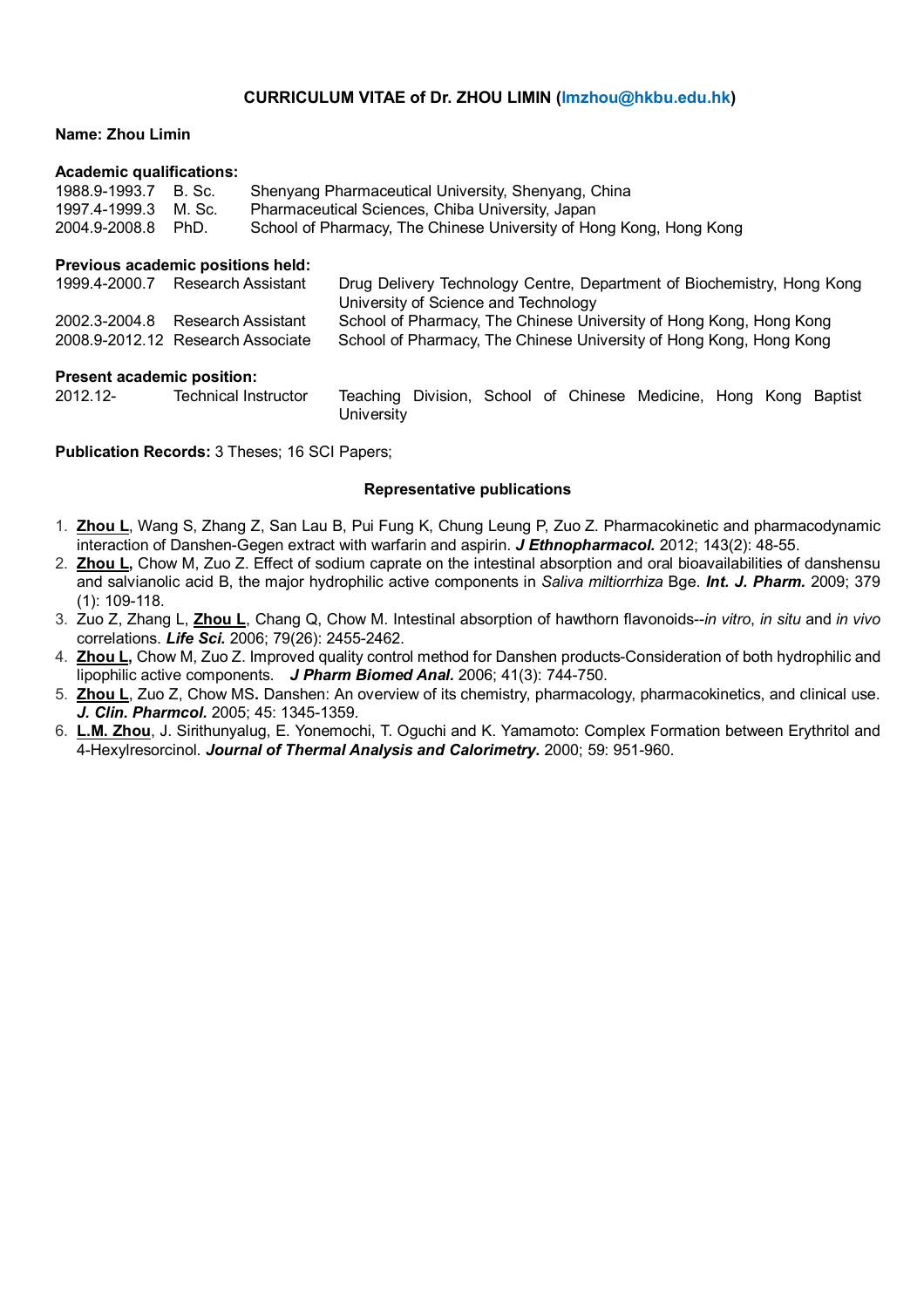| Role as the 1 <sup>st</sup> Equipment In-charge     |                |                         | Role as the 2 <sup>nd</sup> Equipment In-charge |          |                         |  |
|-----------------------------------------------------|----------------|-------------------------|-------------------------------------------------|----------|-------------------------|--|
| <b>Equipment Name</b>                               | Location       | <b>Responsibilities</b> | <b>Equipment Name</b>                           | Location | <b>Responsibilities</b> |  |
| TABLE PRESS SINGLE PUNCH                            | <b>SCM 801</b> | 2, 4                    |                                                 |          |                         |  |
| Acquity UPLC Core System                            | <b>SCM 801</b> | 3, 4                    |                                                 |          |                         |  |
| <b>TAPPED</b><br>DENSITY TESTERS<br>M:ERWEK A       | <b>SCM 801</b> | 2, 3, 4                 |                                                 |          |                         |  |
| <b>SVM505</b>                                       |                |                         |                                                 |          |                         |  |
| Vivaflow 200 complete system w ith pumpWarranty:    | <b>SCM 801</b> | 3, 4                    |                                                 |          |                         |  |
| C Med Extraction Machine Model DHLCapacity:         | <b>SCM 801</b> | 3, 4                    |                                                 |          |                         |  |
| 20000CC                                             |                |                         |                                                 |          |                         |  |
| Avanti J-E High Speed Centrifu w/ rotors            | <b>SCM 801</b> | 3, 4                    |                                                 |          |                         |  |
| Spray Dryer Mobile Minor 200 0Warranty: 12 mont     | <b>SCM 801</b> | 3, 4                    |                                                 |          |                         |  |
| Blender 4L SS 240VModel: Col e Parmer #4240-06i     | <b>SCM 801</b> | 3, 4                    |                                                 |          |                         |  |
| Horizontal laminar flow cabine tModel: Esco EQU/4   | <b>SCM 801</b> | 2, 3, 4                 |                                                 |          |                         |  |
| Viscometer, rotational 230VM odel: Brookfield LVD   | <b>SCM 801</b> | 3, 4                    |                                                 |          |                         |  |
| Moisture balance 100g, HAL, 22 0VModel: Cole        | <b>SCM 801</b> | 3, 4                    |                                                 |          |                         |  |
| Pram                                                |                |                         |                                                 |          |                         |  |
| Laboratory Freezer"Labline" M:3767-1                | <b>SCM 801</b> | 4                       |                                                 |          |                         |  |
| Drive unit 220VModel: AR402 Dry graulator TG2000    | <b>SCM 801</b> | 2, 4                    |                                                 |          |                         |  |
| Drive unit 220VModel: AR402 coating pan M:DKS       | <b>SCM 801</b> | 2, 4                    |                                                 |          |                         |  |
| Drive unit 220VModel: AR402 & packing               | <b>SCM 801</b> | 2, 4                    |                                                 |          |                         |  |
| Table friability/abrasion test erModel: TAR 200     | <b>SCM 801</b> | 3, 4                    |                                                 |          |                         |  |
| Table combination tester type Model: Multicheck I   | <b>SCM 801</b> | 3, 4                    |                                                 |          |                         |  |
| Nozzle atomizing systeminclu ding co-current two    | <b>SCM 801</b> | 3, 4                    |                                                 |          |                         |  |
| Sieve shaker systemModel: FR ITSCH/Analysette 3     | <b>SCM 801</b> | 3, 4                    |                                                 |          |                         |  |
|                                                     |                |                         |                                                 |          |                         |  |
| Semi Automatic Capsuls Orienta ting and Filing Unit | <b>SCM 801</b> | 3, 4                    |                                                 |          |                         |  |
| Powder Mixerincluding "V" co ntainer 15 litreMo     | <b>SCM 801</b> | 2, 4                    |                                                 |          |                         |  |
| HomogenizerModel: Erweka HHO & Wet Granulator       | <b>SCM 801</b> | 2, 4                    |                                                 |          |                         |  |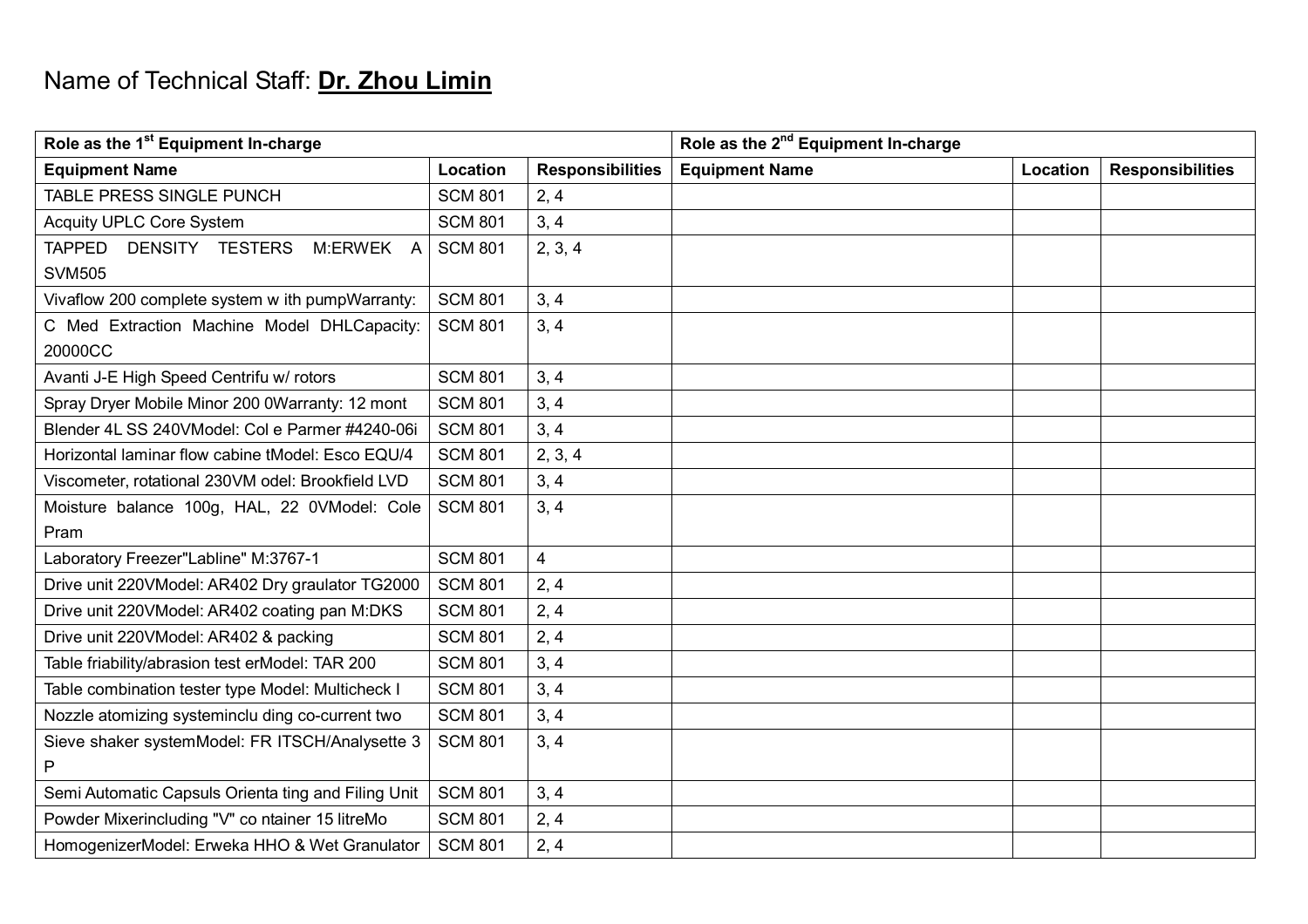| Dosing MachineMod el: Yenchen<br>Filing and         | <b>SCM 801</b> | 2, 4                    |  |  |
|-----------------------------------------------------|----------------|-------------------------|--|--|
| <b>MN-02W</b>                                       |                |                         |  |  |
| Disintegration TesterModel: Logan DST-3Warran       | <b>SCM 801</b> | 3, 4                    |  |  |
| Shel Lab Digital Vacuum Oven 0.6 cuft/16L, 240V     | <b>SCM 801</b> | 2, 4                    |  |  |
| Temperature and Humidity Chamb erModel: Binder      | <b>SCM 801</b> | 2, 4                    |  |  |
| KB                                                  |                |                         |  |  |
| Ultrapure water systemModel: Milli-Q Synthesis A    | <b>SCM 801</b> | 3, 4                    |  |  |
| Diamond TG/DTA Lab Systeminc lude- EXSTAR           | <b>SCM 801</b> | 3, 4                    |  |  |
| Therm                                               |                |                         |  |  |
| Triple punch & dies                                 | <b>SCM 801</b> | $\overline{4}$          |  |  |
| Single punch & dies                                 | <b>SCM 801</b> | $\overline{4}$          |  |  |
| Large Scale Rotary Evaporator Heidolp LR20          | <b>SCM 801</b> | 3, 4                    |  |  |
| Oven, digital display, 110L ch amber volume, Binder | <b>SCM 801</b> | $\overline{4}$          |  |  |
| Vankel Dissolution SystemInc lude:-Single Bath      | <b>SCM 801</b> | 3, 4                    |  |  |
| VK8000 Automated Sampling Stat ion w/ Internal      | <b>SCM 801</b> | 3, 4                    |  |  |
| Medi                                                |                |                         |  |  |
| Filter Holders + Pumps 1 x 1 42mm SS filter holde   | <b>SCM 801</b> | 3, 4                    |  |  |
| 10ml stainless steel extruder with high pressure I  | <b>SCM 801</b> | 3, 4                    |  |  |
| <b>Ultrasonic Cleaner Machine</b>                   | <b>SCM 801</b> | $\overline{4}$          |  |  |
| Glass Single-Stage Impinger (Glaxo Type)            | <b>SCM 801</b> | 3, 4                    |  |  |
| <b>DSC</b><br>System (Without autosampler),<br>Jade | <b>SCM 801</b> | 3, 4                    |  |  |
| #N537-0092                                          |                |                         |  |  |
| Sparkfree Refrigerator                              | <b>SCM 801</b> | $\overline{\mathbf{4}}$ |  |  |
| POLYSCIENCE Refrigerating/Heating Circulator,       | <b>SCM 801</b> | $\overline{4}$          |  |  |
| Model: 9706                                         |                |                         |  |  |
| Programmable infusion/withdrawal pump for TEN       | <b>SCM 801</b> | 3, 4                    |  |  |
| syringes,                                           |                |                         |  |  |
| BioScience Ampulmatic automatic frame sealing       | <b>SCM 801</b> | 2, 4                    |  |  |
| amplues                                             |                |                         |  |  |
| #N5202052 main control PCB for Jade DSC             | <b>SCM 801</b> | 3, 4                    |  |  |
| #5407000392 Centrifuge 5417R + FIXED ANGLE          | <b>SCM 801</b> | 4                       |  |  |